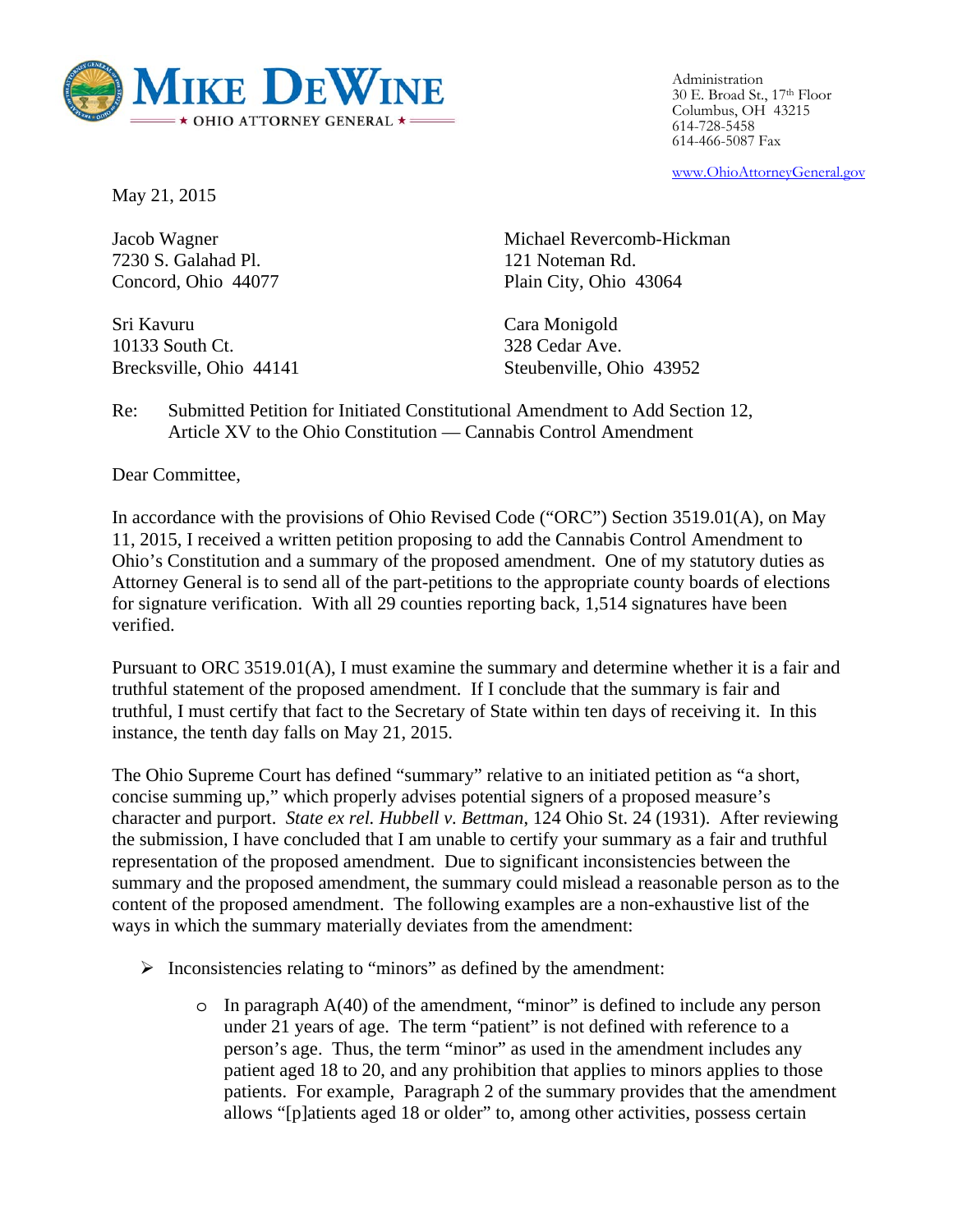May 21, 2015 Committee to Represent the Petitioners Re: "Cannabis Control Amendment" Submitted by Ohioans to End Prohibition Page 2 of 3

> marijuana products or cultivate certain marijuana plants, and states in three places that any such plants or products are restricted to "a secured area away from public view and inaccessible to minors." But by the amendment's definition, patients aged 18 to 20 *are* minors. Thus, while the summary states that the amendment requires patients aged 18 to 20 to keep marijuana away from minors, the amendment's definition of "minor" would require that marijuana be secured away from patients aged 18 to 20.

- o Paragraph 2 of the summary also allows "[p]atients 18 or older" to "gift and trade" marijuana and other related items. This contradicts paragraph C(3) of the amendment, which says without exception that "[m]inors shall not gift, trade, nor otherwise distribute" such items.
- o Further, the summary repeatedly uses the phrase "patients aged 18 or older," while the amendment uses the phrase "patients over the age of 18."
- $\triangleright$  Paragraph 3 of the summary limits patient groups to "[p]atients aged 18 or older and guardians of incapacitated patients or patients younger than 18." This contradicts paragraphs  $A(43)$  and  $D5(a)$  of the amendment. Those two paragraphs provide two different definitions of patients groups, but both limit patient groups to "[p]atients over the age of 18, or [g]uardians of [p]atients." Paragraph  $A(12)$  of the amendment defines a guardian as "[a]ny legal parent, or legal guardian, of a [m]inor or [i]ncapacitated person." Accordingly, the summary fails to reflect that the amendment allows patients groups to include parents or guardians of non-incapacitated patients age 18 to 20.
- $\triangleright$  Paragraph 11 of the summary allows certain local authorities to ban commercial distribution of marijuana and related items "in part or in whole." This contradicts paragraph H(2) of the amendment, which allows localities to "totally ban commercial [m]arijuana" but contains no allowance for a partial ban.
- $\triangleright$  Paragraph 10 of the summary notes that "special marijuana taxes" constitute a lien on any and all property of Commercial Marijuana Entities, but it omits that paragraph J(6) of the amendment makes that lien "paramount to all private liens or encumbrances."
- $\triangleright$  The summary repeatedly uses the phrase "marijuana concentrate" in dozens of places where that phrase does not appear in the amendment. To the extent that the summary uses "marijuana concentrate" as a substitute for "marijuana solids" or "marijuana liquids," those three items have different definitions in paragraph A of the amendment.